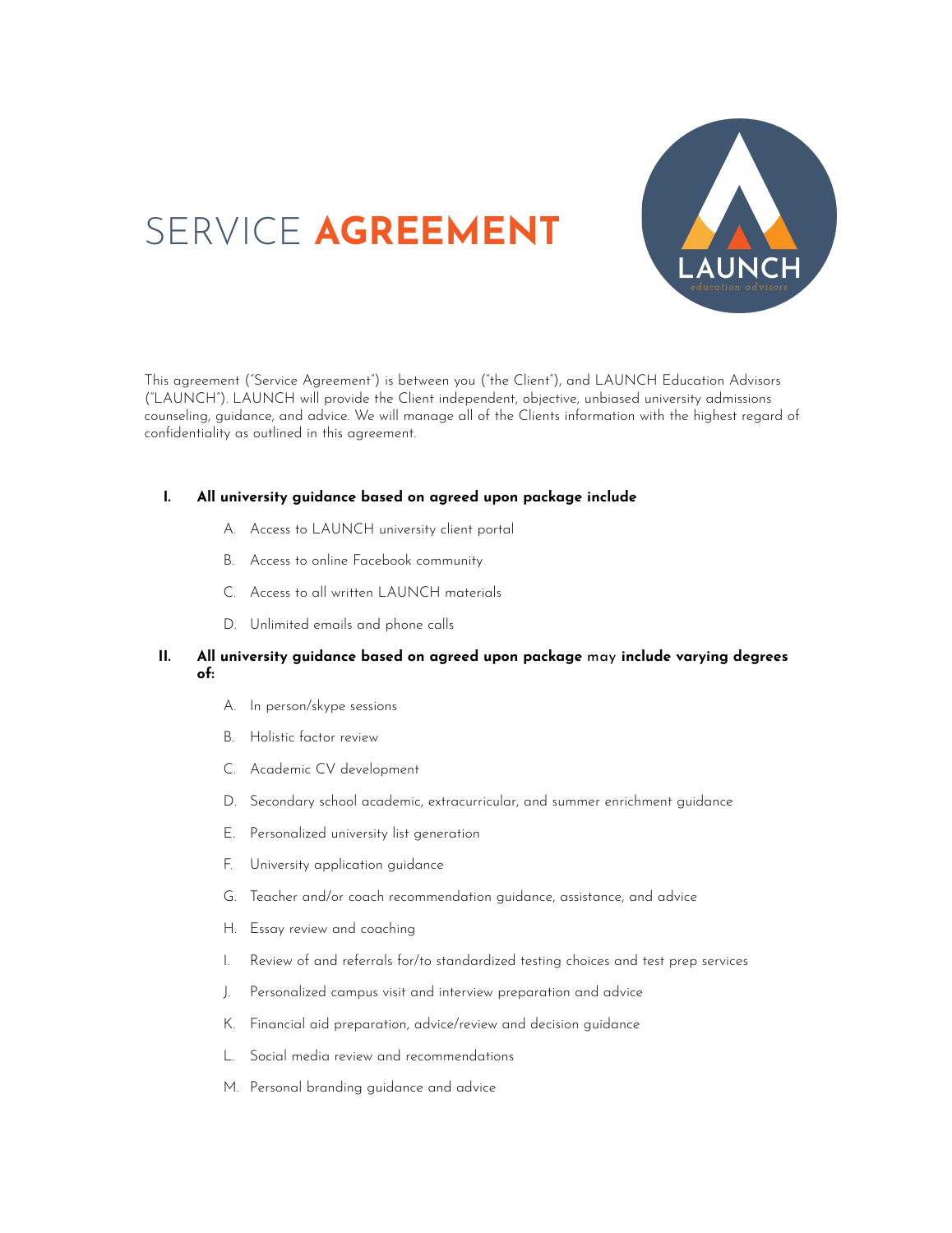## **III. All school advice based on agreed upon package include**

- A. Phone/skype consultation
- B. Access to all written LAUNCH materials
- C. Unlimited emails

# **IV. All school advice based on agreed upon package may include varying degrees of:**

- A. Detailed intake conversation and form
- B. Priority list creation
- C. School recommendation list
- D. Availability consultation
- E. School visit logistics
- F. Inspection report research and summary
- G. School lottery advice (Amsterdam only)

## **V. Responsibilities of the client**

- A. It is the responsibility of the Client to remain in contact with LAUNCH regarding any university admission correspondence from schools and other pertinent information regarding the application process in a timely manner.
- B. Providing LAUNCH all high school and college transcripts, ACT/SAT results, and the results of all educational and psychological testing if applicable.
- C. Log in regularly to the Client portal to complete required and assigned tasks.
- D. The Client will reach out to LAUNCH staff if they are experiencing any difficulties that could affect their university application process.
- E. The Client will meet deadlines as failure to do so may have a negative impact on the opportunities available to me and the guidance LAUNCH can provide.
- F. The Client WILL NOT share LAUNCH materials with anyone other than their parents/guardians.
- G. The Client will have an open mind and thoughtfully consider suggestions made by LAUNCH staff.
- H. While LAUNCH is guiding the Client through the college admission process, the Client understands that any decision they make is ultimately their own.
- I. The Client will authentically write their own essays as the Client understands plagiarism is unethical and unacceptable.
- J. The Client understands that in order to receive the highest quality guidance from LAUNCH, the Client will be open, honest, and realistic about their wants, needs, and qualifications to themselves, their parents/guardians, teachers, and the LAUNCH staff.
- K. The Client will manage, adjust, and communicate any changes to their ambitions, wants, needs, and qualifications to their parents/guardians, teachers, and the LAUNCH team.

#### **VI. LAUNCH Education Advisors Responsibilities**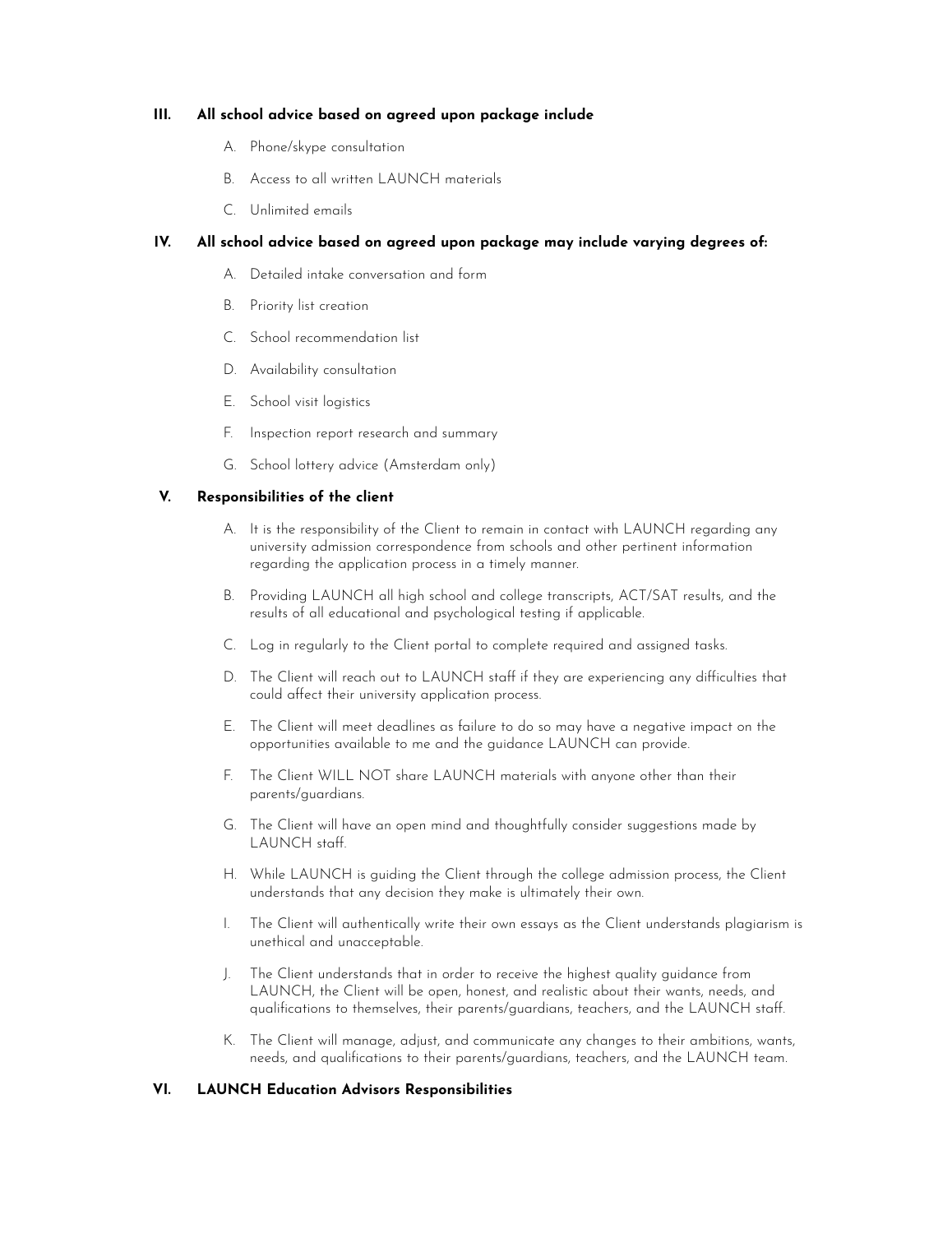- A. ALLEVIATE STRESS by guiding the Client through the process, each step of the way
- B. ASSIST the Client with defining, and prioritizing your objectives,
- C. PROVIDE timely interactions, current information and quality professional services,
- D. BE ACCESSIBLE to the Client throughout the duration of your agreement,
- E. RESPOND to the Client's telephone calls and e-mails promptly.
- F. FOLLOW the LAUNCH core values

## **VII. LAUNCH Education Advisors and Confidentiality**

A. All client sessions and materials are confidential and adhere to our Privacy Policy.

## **VIII. LAUNCH Education Advisors DO NOT**

- A. Guarantee admission to or financial aid from any school. All decisions are solely made by the educational institution. LAUNCH does not have influence in these decisions.
- B. Solicit or accept any compensation from schools or programs for placing or attempting to place students in those said schools or programs.
- C. Complete school and scholarship applications.
- D. Create or write any part of the school application and/or essays.
- E. Provide SAT, ACT, and/or TOEFL test preparation.
- F. Falsify, distort, alter, forge, fabricate, or corrupt any information and/or documents leading to misrepresentation of the Client.
- G. Mail applications.

# **IX. Timeline of Services**

A. LAUNCH Education Advisors will provide university or school admission guidance and/or advice for the duration of the specific time period in the Client's contract which may vary depending on the Client's start date.

# **X. Currency**

A. The currency of agreed upon packages will be stated in Euros  $(\epsilon)$ , but payment will be accepted in the following currencies: Euros ( $\epsilon$ ), US Dollar (\$), British pound sterling (£). We will accept payment by credit, PayPal, iDeal, Bancontact. Checks will not be accepted.

#### **XI. Terms of Agreement**

- A. Any CLIENT who illegally represents themselves in this contract will no longer receive services from LAUNCH. Any misrepresentation of the Client's documents and/or citizenship by the parent or student will result in discharge of services by LAUNCH.
- B. By providing falsified information in documentation or citizenship, the Client and their family waive their rights to a refund.